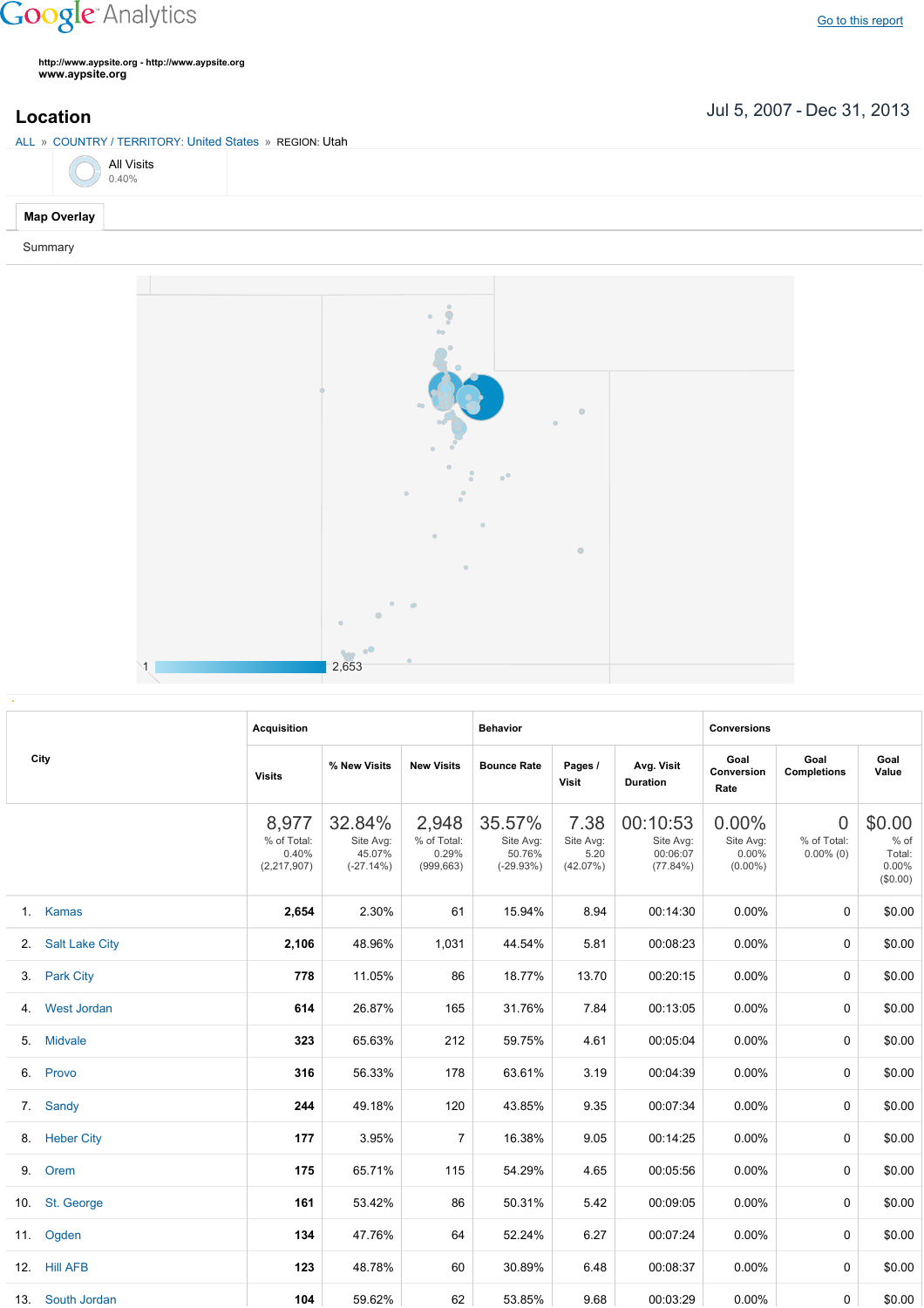|     | 14. Layton                | 99             | 81.82%  | 81             | 38.38%  | 3.52  | 00:04:38 | $0.00\%$ | 0           | \$0.00 |
|-----|---------------------------|----------------|---------|----------------|---------|-------|----------|----------|-------------|--------|
|     | 15. Logan                 | 88             | 70.45%  | 62             | 68.18%  | 1.95  | 00:01:31 | $0.00\%$ | 0           | \$0.00 |
|     | 16. Draper                | 81             | 60.49%  | 49             | 59.26%  | 5.54  | 00:05:14 | $0.00\%$ | 0           | \$0.00 |
|     | 17. Kaysville             | 72             | 59.72%  | 43             | 43.06%  | 6.12  | 00:06:10 | $0.00\%$ | 0           | \$0.00 |
|     | 18. American Fork         | 58             | 58.62%  | 34             | 68.97%  | 4.21  | 00:07:51 | 0.00%    | 0           | \$0.00 |
|     | 19. Lehi                  | 55             | 80.00%  | 44             | 70.91%  | 1.85  | 00:00:53 | $0.00\%$ | 0           | \$0.00 |
|     | 20. Bountiful             | 40             | 77.50%  | 31             | 77.50%  | 2.00  | 00:01:54 | 0.00%    | 0           | \$0.00 |
|     | 21. Coalville             | 39             | 10.26%  | 4              | 33.33%  | 6.51  | 00:12:53 | $0.00\%$ | 0           | \$0.00 |
|     | 22. Roy                   | 35             | 60.00%  | 21             | 57.14%  | 4.91  | 00:09:12 | $0.00\%$ | 0           | \$0.00 |
|     | 23. Moab                  | 33             | 75.76%  | 25             | 54.55%  | 2.27  | 00:02:21 | $0.00\%$ | 0           | \$0.00 |
|     | 24. Vernal                | 30             | 63.33%  | 19             | 66.67%  | 2.73  | 00:04:46 | $0.00\%$ | 0           | \$0.00 |
|     | 25. Morgan                | 29             | 6.90%   | $\overline{2}$ | 82.76%  | 1.38  | 00:00:49 | 0.00%    | 0           | \$0.00 |
| 26. | <b>Pleasant Grove</b>     | 28             | 78.57%  | 22             | 53.57%  | 1.86  | 00:01:03 | $0.00\%$ | 0           | \$0.00 |
| 27. | <b>Cedar City</b>         | 26             | 84.62%  | 22             | 65.38%  | 4.08  | 00:05:46 | 0.00%    | 0           | \$0.00 |
| 28. | <b>Spanish Fork</b>       | 26             | 73.08%  | 19             | 61.54%  | 3.35  | 00:05:19 | 0.00%    | 0           | \$0.00 |
|     | 29. Riverton              | 20             | 60.00%  | 12             | 80.00%  | 2.05  | 00:00:19 | $0.00\%$ | 0           | \$0.00 |
|     | 30. Syracuse              | 20             | 80.00%  | 16             | 35.00%  | 8.10  | 00:09:11 | $0.00\%$ | 0           | \$0.00 |
|     | 31. Virgin                | 19             | 57.89%  | 11             | 0.00%   | 12.00 | 00:28:45 | $0.00\%$ | 0           | \$0.00 |
|     | 32. Magna                 | 17             | 76.47%  | 13             | 70.59%  | 2.12  | 00:04:02 | $0.00\%$ | 0           | \$0.00 |
|     | 33. (not set)             | 16             | 37.50%  | 6              | 75.00%  | 3.94  | 00:02:09 | 0.00%    | 0           | \$0.00 |
|     | 34. Centerville           | 14             | 71.43%  | 10             | 78.57%  | 2.71  | 00:02:31 | 0.00%    | 0           | \$0.00 |
|     | 35. Woods Cross           | 14             | 57.14%  | 8              | 71.43%  | 4.79  | 00:08:36 | $0.00\%$ | 0           | \$0.00 |
| 36. | Eden                      | 12             | 33.33%  | 4              | 50.00%  | 4.00  | 00:06:51 | $0.00\%$ | 0           | \$0.00 |
|     | 37. Lindon                | 12             | 91.67%  | 11             | 75.00%  | 1.83  | 00:00:45 | $0.00\%$ | 0           | \$0.00 |
| 38. | Panguitch                 | 11             | 72.73%  | 8              | 45.45%  | 6.73  | 00:07:36 | 0.00%    | 0           | \$0.00 |
| 39. | <b>Murray</b>             | 11             | 72.73%  | 8              | 54.55%  | 8.64  | 00:17:18 | $0.00\%$ | 0           | \$0.00 |
| 40. | Farmington                | 10             | 50.00%  | 5              | 60.00%  | 2.80  | 00:03:30 | $0.00\%$ | 0           | \$0.00 |
|     | 41. Midway                | 9              | 11.11%  | $\mathbf{1}$   | 22.22%  | 10.56 | 00:12:14 | $0.00\%$ | 0           | \$0.00 |
| 42. | <b>North Salt Lake</b>    | 9              | 44.44%  | 4              | 55.56%  | 7.22  | 00:10:17 | $0.00\%$ | 0           | \$0.00 |
| 43. | Roosevelt                 | 9              | 33.33%  | 3              | 22.22%  | 5.22  | 00:10:06 | $0.00\%$ | 0           | \$0.00 |
|     | 44. Tooele                | 8              | 100.00% | 8              | 87.50%  | 1.25  | 00:00:03 | $0.00\%$ | 0           | \$0.00 |
| 45. | <b>Richfield</b>          | $\overline{7}$ | 57.14%  | 4              | 71.43%  | 3.14  | 00:02:06 | $0.00\%$ | 0           | \$0.00 |
| 46. | <b>Cottonwood Heights</b> | 7              | 85.71%  | 6              | 57.14%  | 2.43  | 00:02:57 | $0.00\%$ | $\mathbf 0$ | \$0.00 |
|     | 47. Nephi                 | 6              | 50.00%  | 3              | 33.33%  | 4.83  | 00:14:18 | $0.00\%$ | 0           | \$0.00 |
|     | 48. Price                 | 6              | 100.00% | 6              | 100.00% | 1.00  | 00:00:00 | $0.00\%$ | $\mathbf 0$ | \$0.00 |
| 49. | Washington                | 6              | 66.67%  | 4              | 83.33%  | 3.67  | 00:01:10 | $0.00\%$ | 0           | \$0.00 |
| 50. | Hurricane                 | 5              | 80.00%  | 4              | 60.00%  | 3.20  | 00:02:42 | $0.00\%$ | 0           | \$0.00 |
|     | 51. Ivins                 | 5              | 40.00%  | $\overline{a}$ | 40.00%  | 2.00  | 00:00:42 | $0.00\%$ | 0           | \$0.00 |
| 52. | Kanab                     | 5              | 100.00% | 5              | 100.00% | 1.00  | 00:00:00 | $0.00\%$ | 0           | \$0.00 |
| 53. | Santaquin                 | 5              | 100.00% | 5              | 100.00% | 1.00  | 00:00:00 | $0.00\%$ | 0           | \$0.00 |